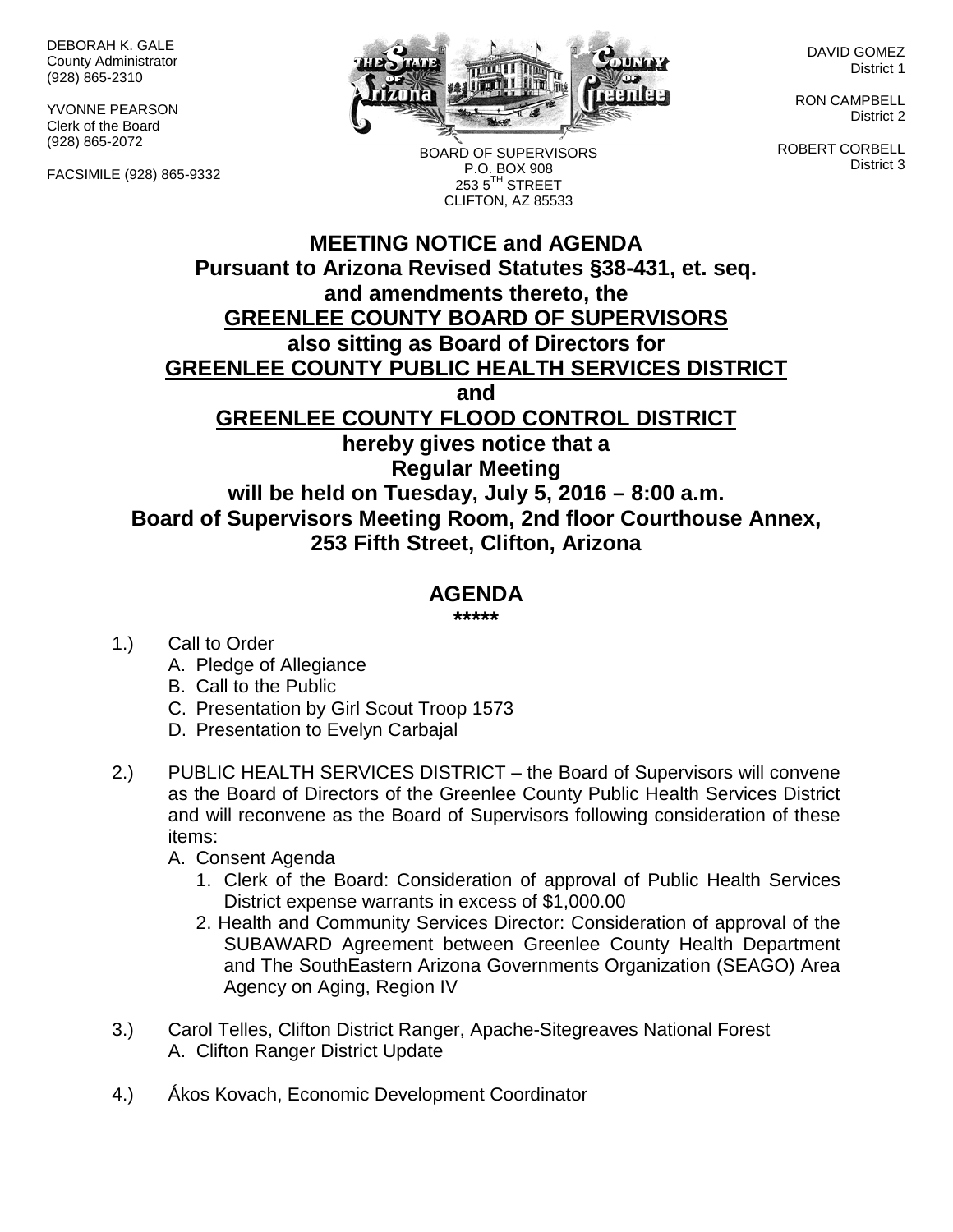BOARD OF SUPERVISORS AGENDA

JULY 5, 2016

Page **2** of **3**

A. Economic Development planning update

- 5.) Consideration of adoption of Resolution 16-07-02 to open an account with National Bank for the Emergency Food and Shelter Program funded by FEMA.
- 6.) Larry Avila, County Sheriff A. Consideration of approval of Lieutenant Salary
- 7.) Kay Gale, County Administrator
	- A. County & State budget legislative issues
	- B. Fairgrounds Events Discussion/Action
	- C. Approval of Rate Proposal Fairgrounds
	- D. Calendar of Events
- 8.) Presentation of the 2016-17 Greenlee County Tentative Budget
- 9.) Consideration of Adoption of the 2016-17 Greenlee County Tentative Budget
- 10.) Consent Agenda
	- A. Clerk of the Board: Consideration of approval of expense warrants in excess of \$1,000.00 – Voucher 1105; 1106
	- B. Chief Finance Officer: Consideration of approval of General Fund Loans in the amount of \$360.82 to be reimbursed upon receipt of funds: Fund 146 - \$360.82
	- C. IT Manager: Consideration of approval of the Intergovernmental Agreement with Graham County regarding Internet DS3 cost sharing and Equipment Co-Lo recurring yearly charges
	- D. Superior Court Judge: Consideration of approval of Indigent Representation Contracts for fiscal year 2016-17 for a term beginning July 1, 2016 and ending June 30, 2017 for; Carolyn Clark; Daisy Flores; Rebecca Johnson; Josi Lopez; Stephen Lundell; Travis Ragland; Jeremy Waite; Donielle Wright; Christopher Stavris
	- E. IT Manager: Consideration of approval of Employee Transaction Form: V. Bucellato, IT Assistant Manager.
	- F. County Attorney: Consideration of approval of the fiscal year 2016-17 Arizona Criminal Justice Commission Crime Victim Compensation Program Grant Agreement
	- G. County Sheriff: Consideration of approval of Employee Transaction Form: L. Mortensen, Deputy Cadet Position
	- H. County Administrator: Consideration of approval of Southeastern Arizona Workforce Development Area Consortium Agreement
	- I. County Administrator: Consideration of approval of Intergovernmental Agreement with Graham County for Juvenile Detention Facilities in the amount of \$75,000.00
	- J. Clerk of the Board: Consideration of adoption of Resolution 16-07-03 authorizing the County to execute, issue, sell and deliver the County